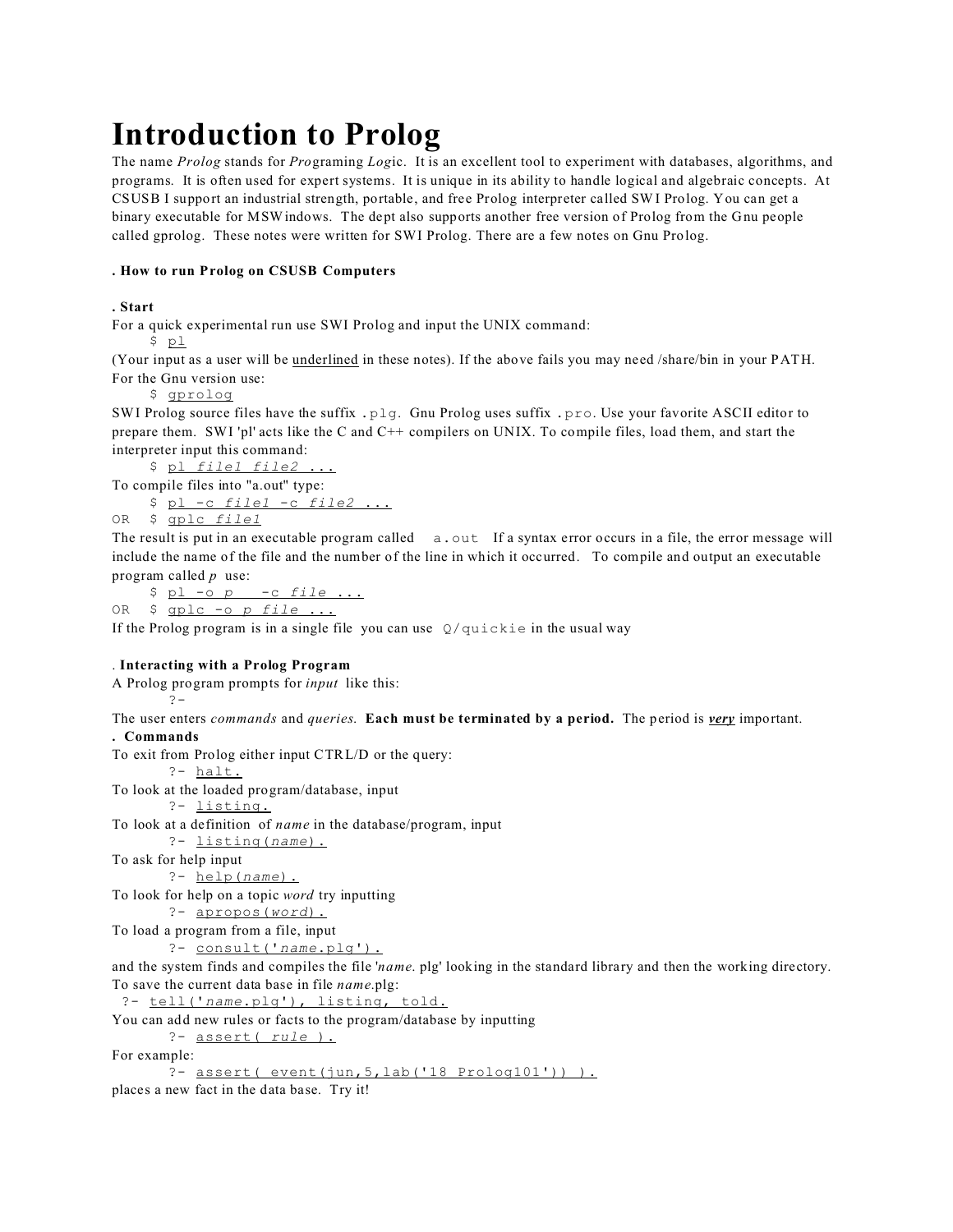#### **. Queries**

In addition to commands, a user can input queries. Each *query* terminates with a **period**. A query can be any Prolog statement with variables in it. Variables are capital letters. Prolog then searches for a set of values for the variables that satisfy the statement or *goal*. Prolog then and prints out the values. For example

?-  $X*Y+Z=1*2+3$ .

If you input the above Prolog will tell you that  $X=1$ ,  $Y=2$ , and  $Z=3$ , try it!

```
If the Prolog program/database contains this fact:
```

| event(iun, 5, lab('18 Prolog101'))                                                            |
|-----------------------------------------------------------------------------------------------|
| then the query                                                                                |
| ?- $event(jun, 5, lab('18 Prolog101'))$ .                                                     |
| would produce the response:                                                                   |
| Yes.                                                                                          |
| And the query                                                                                 |
| ?- event (Moth, Day, Event).                                                                  |
| would produce a response that matches the data in the database, like this:                    |
| $Day = 5$                                                                                     |
| $Month = \ni un$                                                                              |
| Event=lab( $'18$ Prolog101')                                                                  |
| This query:                                                                                   |
| ?- $event(jun, 6, lab('18 Prolog101'))$ .                                                     |
| would produce the response:                                                                   |
| No.                                                                                           |
| unless there was another matching 'event' in the program/database. If the file                |
| http://www.csci.csusb.edu/dick/cs320/schedule.plg                                             |
| is downloaded into your home directory then it can be loaded as a database/program like this: |
| ?- consult ( 'schedule.plg' ).                                                                |

and searched by commands like this:

```
?- event(jun, 5, What), write(What).
```
This command tells us the value of *What* that matches the third argument in the schedule for that day.

## **. Execution And Interruption**

Execution of a goal starts when you input it as a *query*. Only when execution is complete does the program become ready for another directive. However, one may interrupt the normal execution of a directive by typing CTRL/C. This interrupt signal has the effect of terminating the execution of the command. Prolog will then respond with a prompt. Execution may also be terminated if the program runs out of stack space. This usually indicates an error in your program.

## **. Sample Queries**

You can run these without loading a program. Input just the *underlined* parts. Do not forget the periods. In Prolog 'X' is a 'variable' but 'x' is a constant:

?-  $X = 1$ .  $? - \overline{x} = 1$ .  $? - \overline{X} = x$ .  $? - x = x.$ 

One variable can not have two different values at once:

?-  $X = 1$ ,  $X=2$ .  $N<sub>0</sub>$ 

However we can give two (or more) variables values:

?-  $X = 1$ ,  $Y=2$ .  $X=1$  $Y=2$ Yes.

Prolog *abandons all variable values* when a query is finished. The variables are held on a stack with one level for each definition being executed. Permanent values must be recorded in the program/database -- and perhaps saved in a file before Prolog finishes.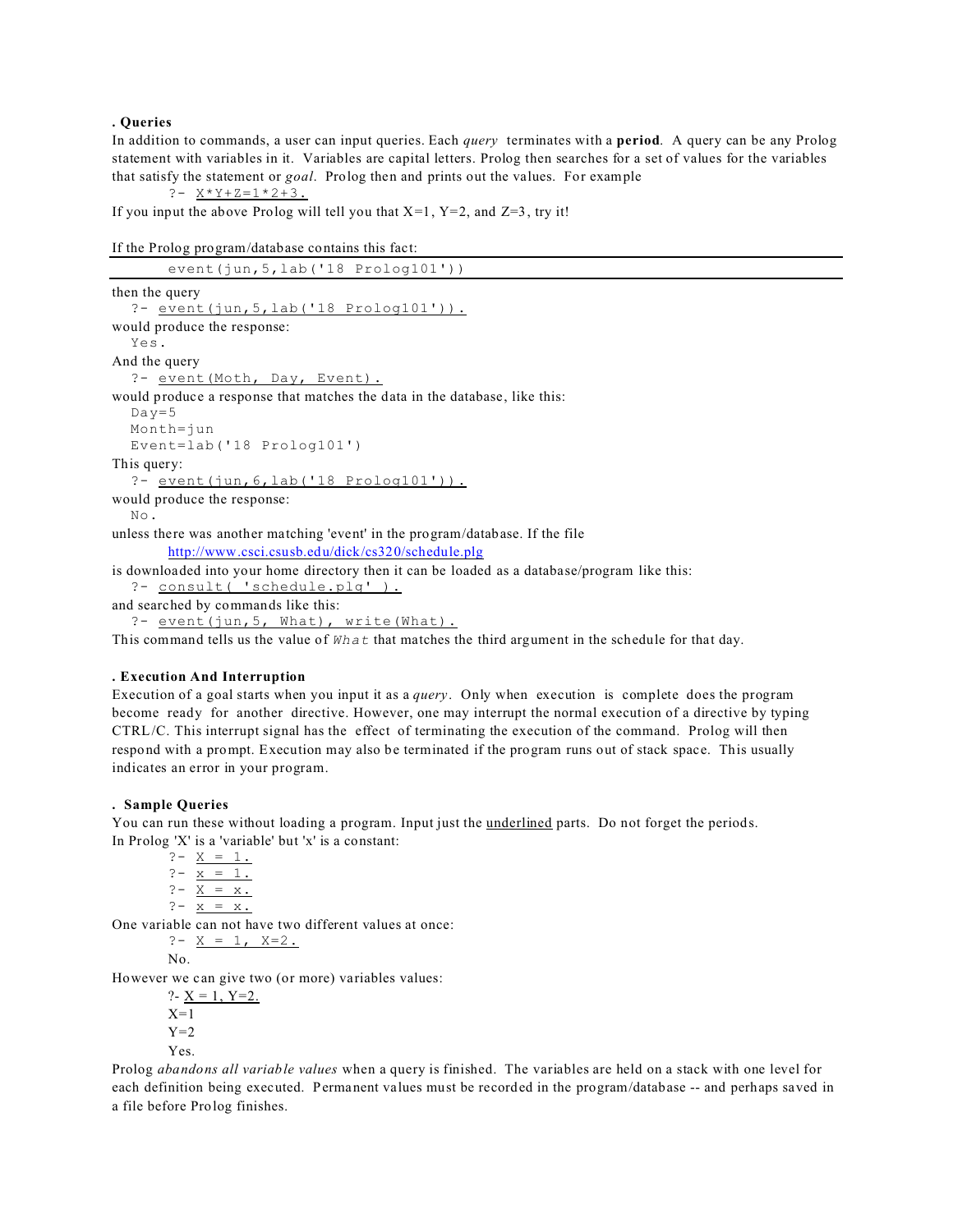The following command:

?- member(3,[1,2,3]), write (ok).

makes Prolog check whether 3 belongs to the list [1, 2, 3], and to output "ok" if it does. If no solution can be found, the system simply returns "No" and a '?-' prompt:

```
?- member(4,[1,2,3]), write (ok).
```
If a variable is included in a query then a possible value is displayed:

?- member(X, [tom, dick, harry]).  $X = tom \leq Return$ ?-

Prolog can generate a *series* of alternative answers. After the first answer is given to a query, the program then waits for ';' (Prolog for "or"), and will then search for another solution.

?- member(X, [tom, dick, harry]).  $X = tom \underline{?}$  $X = \text{dict}$ ;  $X = harry$   $\angle$  $N<sub>O</sub>$ 

Such a series of answers can be passed into later parts of a query. Prolog will *redo* a predicate if a later predicate fails. For example we can make X equal every digit in turn and then test to see if the value of  $X^*X$  is 4:

```
?- member(X, [1, 2, 3, 4, 5, 6, 7, 8, 9]), write(X), X^*X = := 4.
```

```
1 2 3 4 5 6 7 8 9
X = 2;
No
```
The query below finds digits that are squares of digits:

```
? - Digits = [1, 2, 3, 4, 5, 6, 7, 8, 9],
| member(X, Digits),
| member(Y,Digits), X is Y*Y.
Y = 1X = 1 <u>;</u>
Y = 4X = 2 ;
Y = 9X = 3 ;
N<sub>O</sub>
```
## **. Tracing**

Prolog interpreter provides a tracing facility. This is turned on by putting the trace command before the query: ?- trace, *query*.

Tracing stays on for that one query only. Predicates may be individually traced enabling each call or exit involving the predicate to be displayed on the terminal with the current values of its arguments. The events traced are: Call Exit Fail

After reporting an event the program waits for one of a number of actions by the user - 'h' gives a list of possibilities, 'a' aborts execution and tapping *return* lets the program continue. `Call` indicates that a predicate is being called for the first time. A line beginning with `Exit` shows the interpreter exiting a clause after all the goals have been satisfied. `Fail` indicates an exit from a clause due to a failure in satisfying a goal. An example of tracing output is shown below:

```
 5 ?- trace, member(X, [1,2]).
  Call: ( 5) member(G912, [1,2]) ? <Enter> creep
 Exit: ( 5) member(1, [1,2]) ? <u><Enter></u> creep
X = 1 ;
 Exit: ( 5) member(2, [1,2]) ? <Enter> creep
X = 2 ;
  Fail: ( 5) member(G912, [1,2]) ? <Enter> creep
 No
```
## **Explanation**

*<Enter>* is where I tapped the Enter or Return key, **;** is where I tapped the semicolon. The rest is output by Prolog. The G912 is the internal name given to the variable X. Prolog replaces variables names by numbered variables. The first call of member has actual parameter G912, member returns G912=1 -- the first item in [1,2]. We have an in-out mode in Prolog! Prolog then prints its discovery that  $X=1$ . I reply with a semicolon and it tries again. This time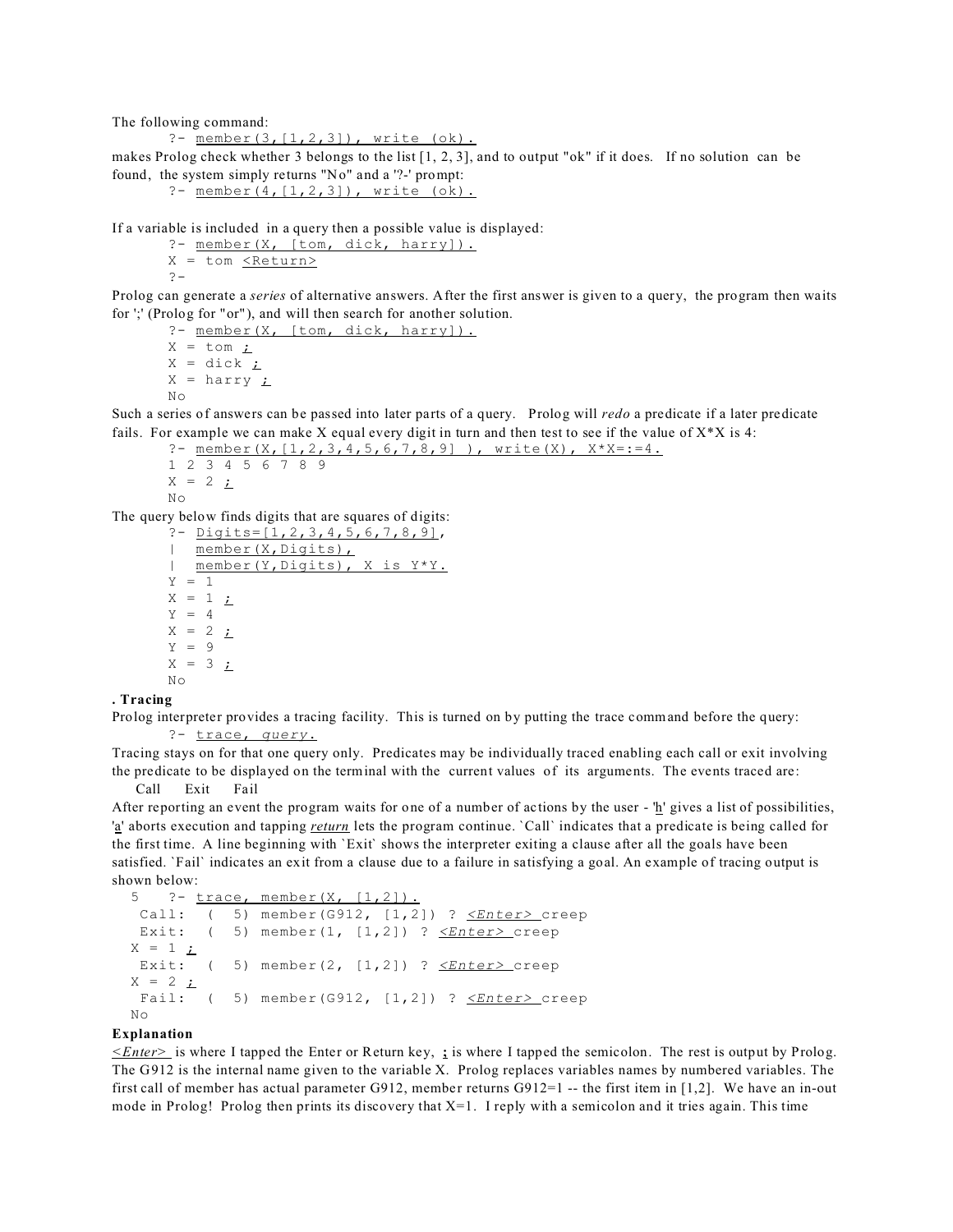member finds G912=2. .... The third time member finds NO more values and so Fails. Prolog prints out "No".

#### **Example with Backtracking:**

```
6 ?- trace, member(X, [1, 2, 3, 4, 5]), X^*X = := 4.
   Call: ( 5) member(G1548, [1,2,3,4,5]) ? creep
  Exit: (5) member(1, [1, 2, 3, 4, 5]) ? creep
  Call: (5) 1 * 1 =:= 4 ? creep
  Fail: (5) 1 * 1 =:= 4 ? creep
   Exit: ( 5) member(2, [1,2,3,4,5]) ? creep
  Call: ( 5) 2 * 2 =:= 4 ? creep
  Exit: (5) 2 * 2 =:= 4 ? creep
X = 2 ;
   Exit: ( 5) member(3, [1,2,3,4,5]) ? creep
  Call: (5) 3 * 3 == 4 ? creep
  Fail: (5) 3 * 3 =:= 4 ? creep
   Exit: ( 5) member(4, [1,2,3,4,5]) ? creep
  Call: (5) 4 * 4 == 4 ? creep
  Fail: (5) 4 * 4 == 4 ? creep
  Exit: ( 5) member(5, [1,2,3,4,5]) ? creep
  Call: (5) 5 * 5 =:= 4 ? creep
  Fail: (5) 5 * 5 =:= 4 ? creep
   Fail: ( 5) member(G1548, [1,2,3,4,5]) ? creep
```
No

**Note:** The Gnu Prolog trace give different output.

#### **A Useful Predicate**

the *member*(Item, List) predicate is useful for finding items in a list. The select(*List*, *Item*, *Rest*) predicate gets the Item from the list and sets Rest to the reduced list. In Gnu Prolog you have to write select(*Item*, *List*, *Rest*). Suppose for example we wanted to be sure that we want to find two different digits where one is the square of the other. In SWI Prolog we write:

```
?- Digits=[1,2,3,4,5,6,7,8,9],
      | select(Digits, X, Rest),
      | member(Y, Rest), X is Y*Y.
...
      Y = 4X = 2 ;
...
      Y = 9X = 3 ;
      No
In Gnu:
      ?- Digits=[1,2,3,4,5,6,7,8,9],
      | select(X, Digits, Rest),
      | member(Y, Rest), X is Y*Y.
...
      Y = 4X = 2 ;
...
      Y = 9X = 3 <u>;</u>
      No
```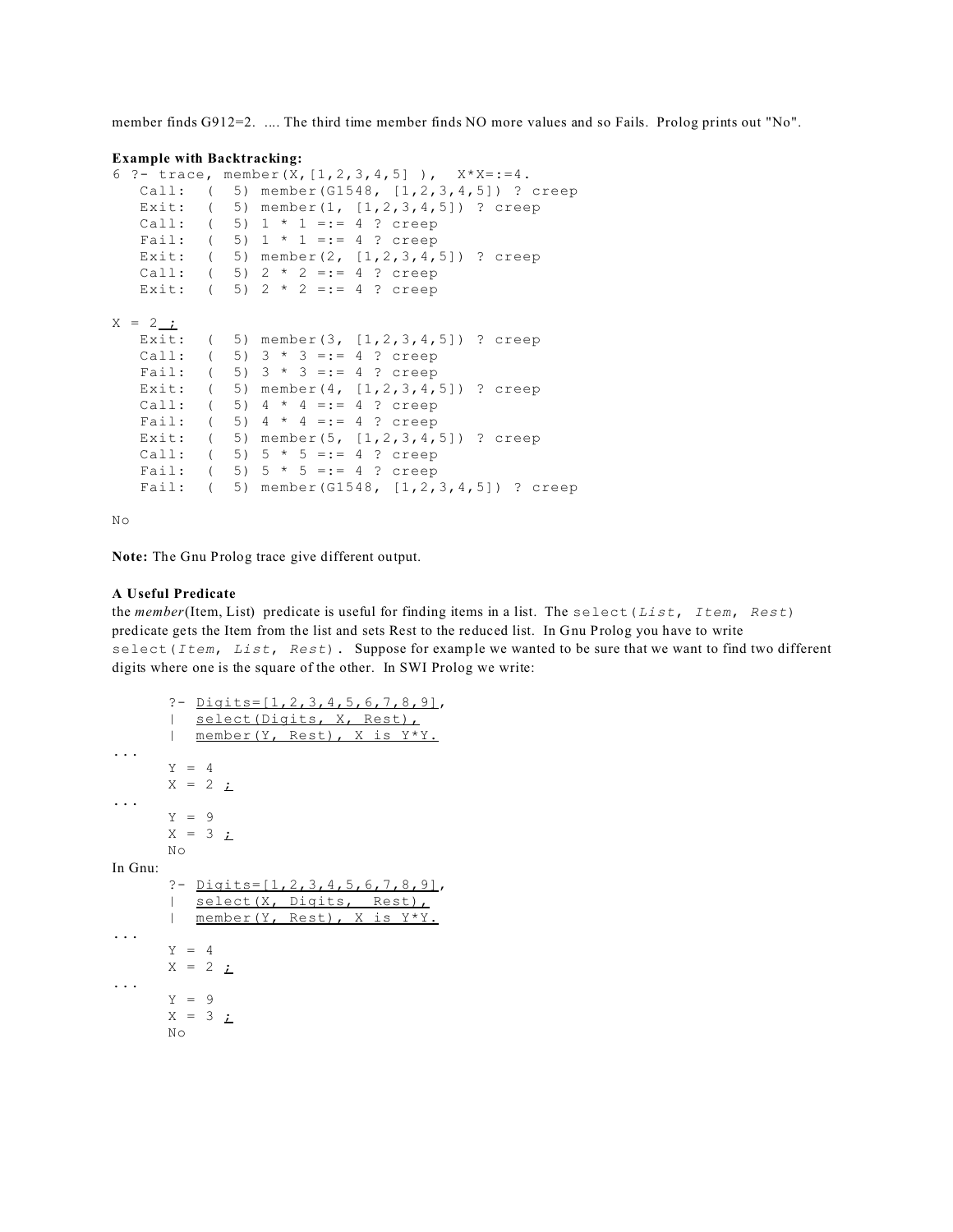#### **CS320 Introduction to Syntax and Semantics of Prolog**

#### **. Lexemes**

Prolog is highly case sensitive and spaces are significant.

## **. Programs**

Prolog source code is made up of a sequence of *clauses*, *directives*, and *comments*. The text of a program is normally created separately in a file (or files), using any ASCII editor.

```
source_code::= #(clause | directive | comment ).
```
Any characters following the `%' character on any line are treated as part of a comment and are ignored. *comment* ::= "%" #non(*end\_of\_line*) *end\_of\_line*.

Directives are ways of directing the compiler to execute some goal or goals during the compilation process:

*directive* ::= ":-" *goal*.

A Typical directive is like this:

:-*op*( =>, xfx, 9000).

Typical clauses in source code are either *definitions* or *facts.*

*clause*::= *definition* | *fact*. *definition*::=*predicate* ":-" *goal* "."

*fact* ::= *predicate* ".".

Example definitions:

```
get wet:-its raining, no_umbrella.
get_wet:-swimming.
```

```
get wet:-fixing(sprinklers).
```
(1) You normally can not redefine a *predefined* predicate. (2) Several definitions can all define the same predicate and their sequence is often important. (3) A goal is usually a list of predicates separated by commas.

## **. Predicates**

Syntactically a predicate is just a term*.* In a clause it comes before the ":-". To act as a predicate it must be called in a query or from a goal*.*

*predicate*::=*compound\_term*.

Example predicates: it is raining

```
has('Jim', 'red hair')
event(mar, 5,X).
class(cs320, 4, 'Programming Languages', [cs202, m272]).
```
#### **. Structures**

Structures in Prolog do not have to mean anything. The meaning comes from how they are used and what is stored program/database. In a way Prolog is closer to algebra than arithmetic.

Expressions are stored and only evaluated when special predicates are

invoked. Prolog parses compound terms as tree structures. So `1+B` has  $a'$  at the top and '1' and 'B' as leaves. Prefix, in fix and postfix operators exist and more can be defined. Comma, semicolon, and ":-" are

 $1 + B$ 

 $+(1, B)$ 

predefined infix operators. Prolog already understands mathematical syntax, precedence and associativity. Internally all structures are converted to the special functorial form defined below:

*compound\_term*::= *functorial\_form* | *operational\_form* | *list*. *operational\_form* ::=*prefix arg* | *arg infix arg* | *arg postfix* .

*functorial\_form* ::=*functor* "(" *arg*, *arg*, *arg*, ... ")" | *functor* .

Note: Spaces may not occur between the functor and the parenthesis!

*functor*::= *term*.

Operators are special terms. A *functor* is any atomic term where:

*term*::=`identifier that starts with a lowercase letter` | *string* | *operator*.

The *arg*uments can be compound terms, constants and variables:

*arg* ::= *compound\_term* | *constant* | *variable*.

### **. Lists**

Prolog lists are shown this:

*list*::="[ ]" | "[" *element*, *element*,.... "]" | "[" *head* "|" *tail* "]".

The following two expressions are the same:

 $[ 1, 2, 3, 4] = [1 | [2, 3, 4]].$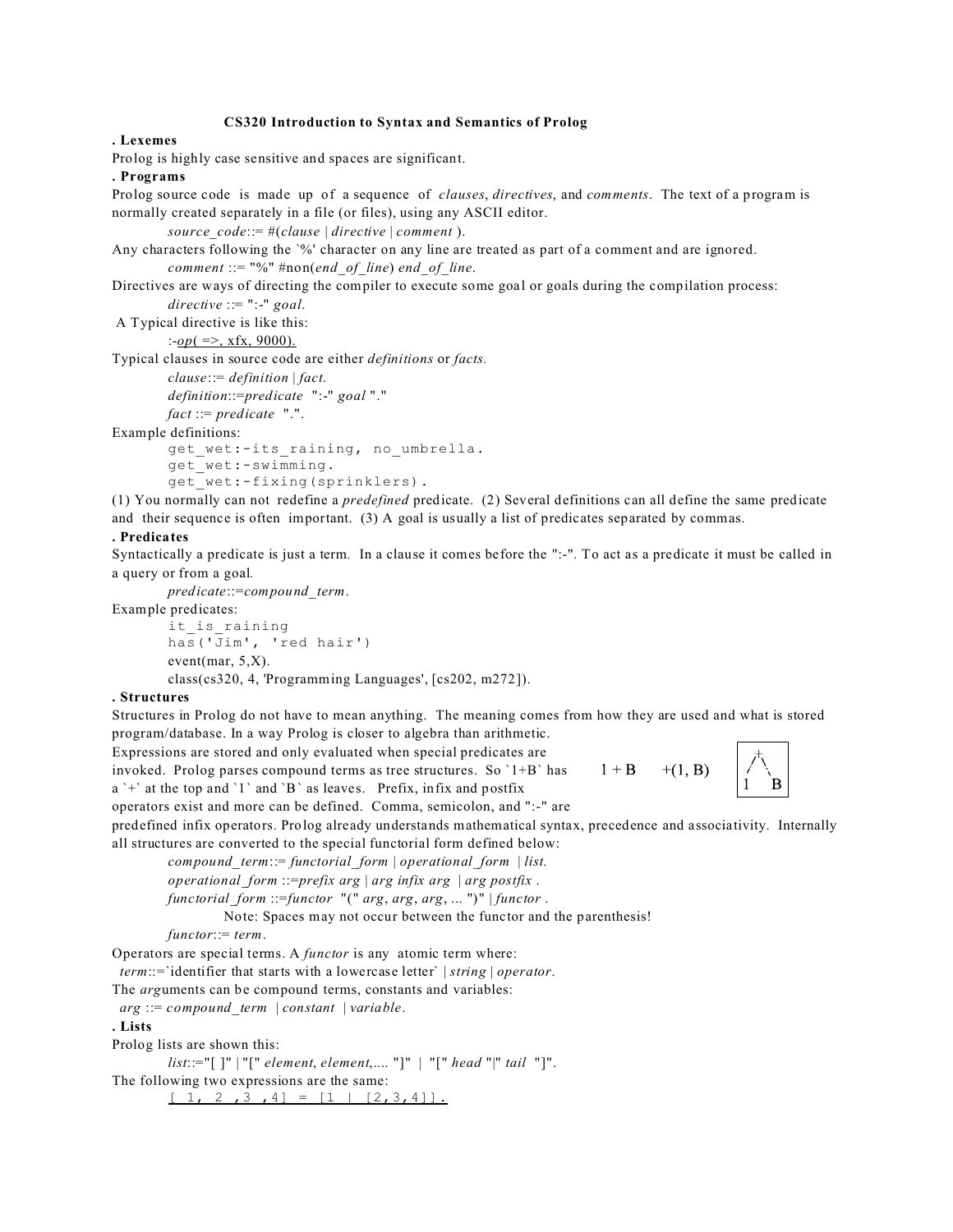## **. Variables**

In Prolog a *variable* has an UPPERCASE letter or an underscore() as its first character. All other identifiers, operators, and numbers are atomic *constants*. The variable "\_" is a special wild-card variable that can have any value. Each occurrence of " " is treated as a different variable.

## **. Constants**

Constants are atomic terms. An identifier (starting with a lowercase letter) is an *atom*. So is any defined operator (like + or =:=). Single quoted strings like 'A123' are treated as atoms - even if they begin a capital letter. Double quoted strings indicate an array of integers for the ASCII numbers of the contents of the string.

string::= single quoted string | double quoted string

Any *compound term* made up of constants is also a constant -- an item of data that can be stored and manipulated as we wish. The meaning of constants is determined by the program/database plus some predefined terms.

## **. Semantics**

## **. Database**

All permanent data is stored in the *database* as a collection of *clauses*. Programs are stored in the same way ion the same database. Clauses are extracted from the database by matching variables up to particular values or instances. If no matching fact or clause is found then the search *fails*.

In Prolog: data and program are stored using the same notation and structure. A *predicate* has a unique name and a number of arguments (its *arity -- this is not a typo*). Its meaning varies depending on the context - it can be a data structure, program, or an axiom. A form like this

has('Jim', 'red hair')

is stored as a tree with `has` at the top and `'Jim''`, and `'red hair'` at the bottom.

## . **User Interaction**

The user inputs a query, Prolog looks up possible answers in the data base/program and presents them to the user. **. Variables**

All variables are **temporary** and **local**. Permanent data must be placed in the database. Prolog searches for values for its variables. Each value is called an *instance*. Prolog binds the instance to its variable. It can bind equal variables to each other. These bindings are temporary. Prolog keeps deducing values until it has processed all the facts(success), or it fails to find a matching definition or fact, or it is about to *change* a value of a variable(failure)!

Once an instance has been found it is fixed. Prolog can not change it without *undo* ing the command that created the instance. It can then *backtrack*, delete the instance(value) and try an alternative. At the end of a search(fail or succeed) all variables loose their values. The only permanent storage is the database.

## **. Unification**

Variables get temporary values by a process called *unification*. Alternative definitions can uncover new temporary values. Each is an *instance* and the variable is then said to be *instanciated*.

Unification forces two expressions to match by (1) instantiating variables as constants, and (2) linking variable together. This is done, piece by piece, throughout the two expressions, in parallel. For example `X+Y\*3` matches `1+X\*Z` when `X=Y=1` and`Z=3`. Unification does NOT evaluate expressions. If *f1* and *f2* are functors then *f1* (*a1* )=*f2* ( *a2* ) only if *f1*=*f2* and *a1*=*a2*.

Prolog uses unification whenever it calls a predicate. The name of the predicate is found in the database and the arguments in the database are unified with the arguments in the call. So if

```
a(1). a(2).
are in the database the query:
        ? - a(X).
will generate
        X=1Tapping ';' (or) gives
        X=2
```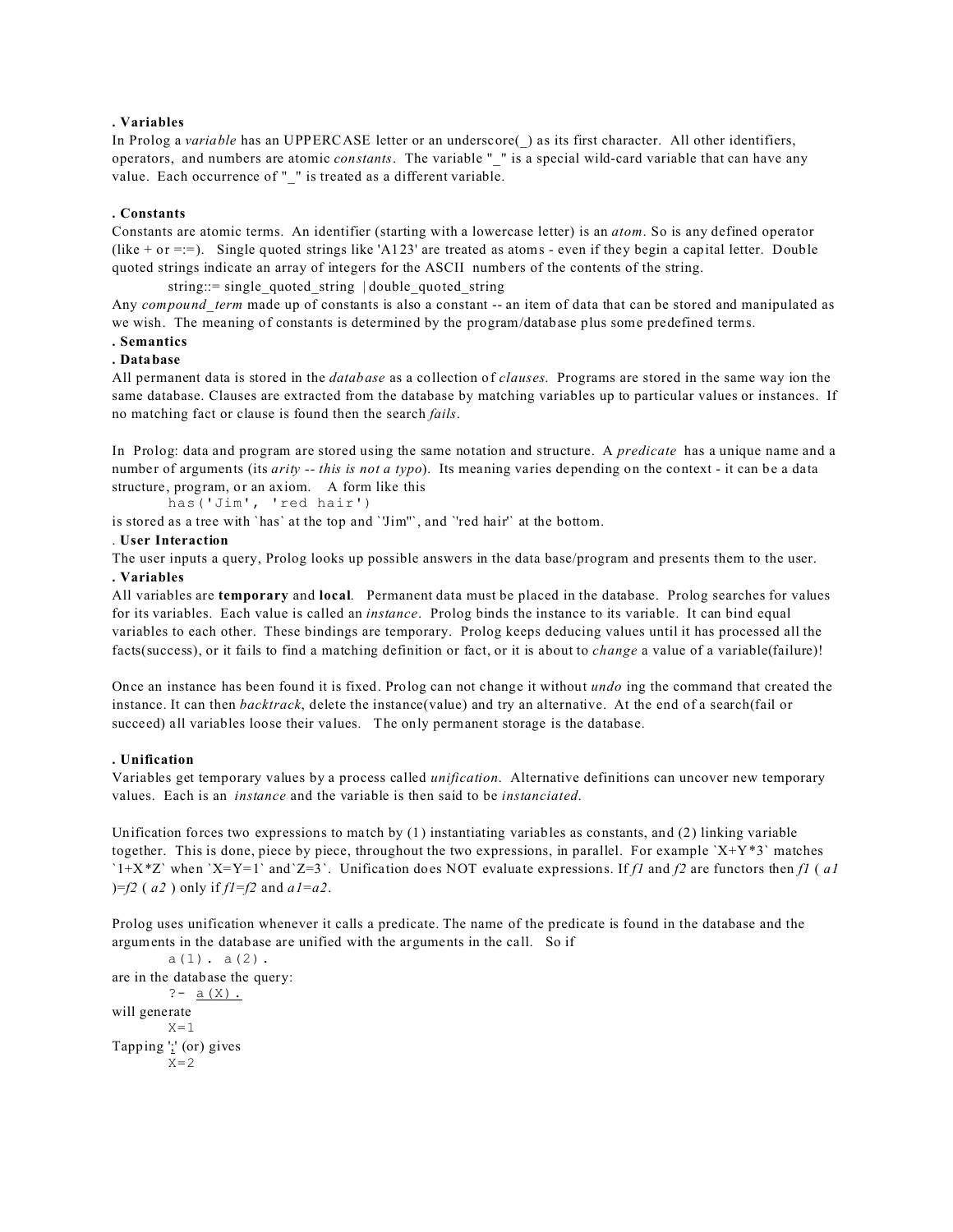#### **. Equality**

Terms are *equal* (=) only if they can be *unified*. The query

 $? - A = 1 + B$ ,  $B = 3$ .

unifies A with  $1+B$ . Then B is unified with 3. So A is known to equal  $1+3$  as well. The  $1+3$  is not evaluated, So,  $B=3$ 

 $A = 1 + 3$ 

is output. Notice that  $A*B=1*2+3$  is false but  $A+B=1*2+3$  if  $A=1*2$  and  $B=3$  because of the predefined priorities of  $*$  and  $+$ .

## **. Evaluating Expressions**

Normally Prolog treats an expression like `1+B` as a data structure and **does not evaluate it**. However, the operator `**is`** does evaluate its right-hand expression:

?-  $B=3$ , A is  $1+B$ .

A is instanciated to 4 rather than 1+3. The same thing happens here:

?-  $C = 1+B$ ,  $B=3$ , A is C.

Evaluation only occurs in certain predicates:

is,<,>,>=,=\=,=:=, >,=<,...

In 'X is E' the E is evaluated and X becomes the value or else X's value tested vs. result. Evaluation is on the RHS of 'is' only. Both E1 and E2 are evaluated in:  $E1 \le E2$ ,  $E1 \le E2$ ,  $E1 \le E2$  (equal value),  $E1 \le E2$ (different value), E1>E2, E1>=E2.

Example. Finding all two digit numbers that are the sum of the squares of their digits:

?-  $D=[1, 2, 3, 4, 5, 6, 7, 8, 9]$ ,  $\overline{\mathsf{m}}$  member $(X, D)$ , | member(Y,D),  $10*X+Y == X*X + Y*Y$ .

#### **. Facts**

Prolog searches its database for clauses that match the current query. Suppose this is in the database: e(0).

Then this is a fact and unifies this with a query like  $e(0)$  or  $e(X)$  but not  $e(1)$  or  $e(x)$ . Prolog unifies  $e(X)$  by instantiating X to 0.

**. Clauses**

A *clause* has a :- in it, like the following:

e(N):- N>0, M is N-2, e(M).

This can be read `e(N) **is true if**  $N > 0$  **and** M is N-1 **and** e(M) **is true**`. Prolog first matches e(N) vs the query by setting the argument N, then it executes each of the three sub-queries ( $N>0$ ?, M is N-2,  $e(M)$ ) in turn. The clause fails the moment any sub-query fails. The clause succeeds and exits only if all succeed in turn. For example, given the above clause is in the database the query:

$$
?
$$
 - e(4).

matches it with N=4, and so Prolog executes in turn:

 $4 > 0$ 

 $M=2$ 

and then executes

e(2)

In turn,  $e(2)$  is looked up in the database and a *new N* is matched to 2 and a *new M* is set to 0, thus calling  $e(0)$ . If there are no other definitions in the database this rule never terminates!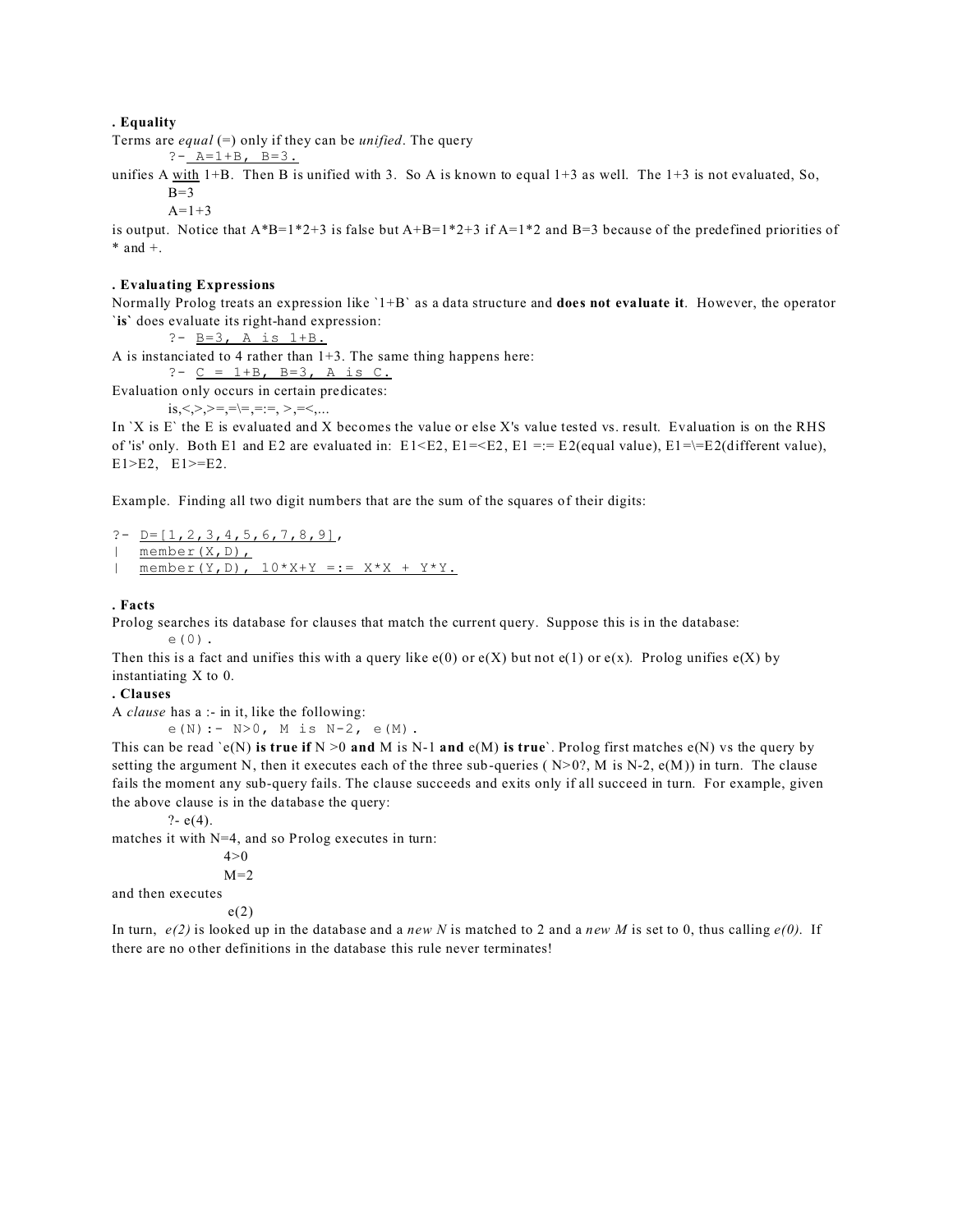## **. Definitions**

A definition declares a series of *alternative* clauses for the same *term*. If there are several different (even conflicting) definitions then any one of them can be true. Prolog searches for the *first* one to match the goal. If it fails Prolog goes on to the next one. For example, if

e(0). e(N): - N>0, M is N-2, e(M). e(N):- N< 0, fail.

is in the program/database, and you ask

 $? - e(0)$ .

Prolog immediatley finds  $\text{`e}(0)$ ' and reports success. But this query

 $? - e(-1)$ .

skips the  $e(0)$  because 0 and -1 are different and next tries the 2nd clause  $e(N)$  and sets N=-1. But N>1 fails when  $N=$  -1. Prolog next tries the last clause with  $N=-1$ , and fails. Since there are no more clauses Prolog treats as  $e(-1)$ as false.

The following query

?-  $e(1)$ .

does not match 'e(0) `. It matches e(N) with N=1.  $1 > 0$ , so M is set to -1. Prolog calls e(-1) which fails. This failure makes the second clause of  $e(1)$  fail. Prolog tries the last possibility, setting N=1 but then N is not less than  $0...$  so  $'e(1)$  is false.

Similarly the query:

?-  $e(2)$ .

does not match `e(0)` but does match e(N) with N=2 and N>2. So Prolog now sets M=0 and tries to match e(0), and finds that this matches the first clause. So this query succeeds: e(2) is true.

If you try

$$
? - e(3)
$$
.

it does not match 'e(0)' and does fit  $e(N)$  with N=3 and so Prolog tries M=1 and tries to match  $e(1)$ . But we know already that  $e(1)$  will ultimately fail and so Prolog will exit and try the last clause. This also fails. So  $e(3)$  is false. You prove this to yourself by inputting

?- trace,e(3)**.**

If you do more tests you will find out that  $e(N)$  is true precisely when N is a positive multiple of two and false otherwise. Thus 'e' is short for 'even'. The meaning of 'e' is determined by the program/database. With a different set of rules  $\text{`e(N)}$ ' could be made to mean other things.

#### **. Resources on the WWW**

[http://www.csci.csusb.edu/dick/cs320/prolog/](http://www.csci.csusb.edu/cs320/prolog/)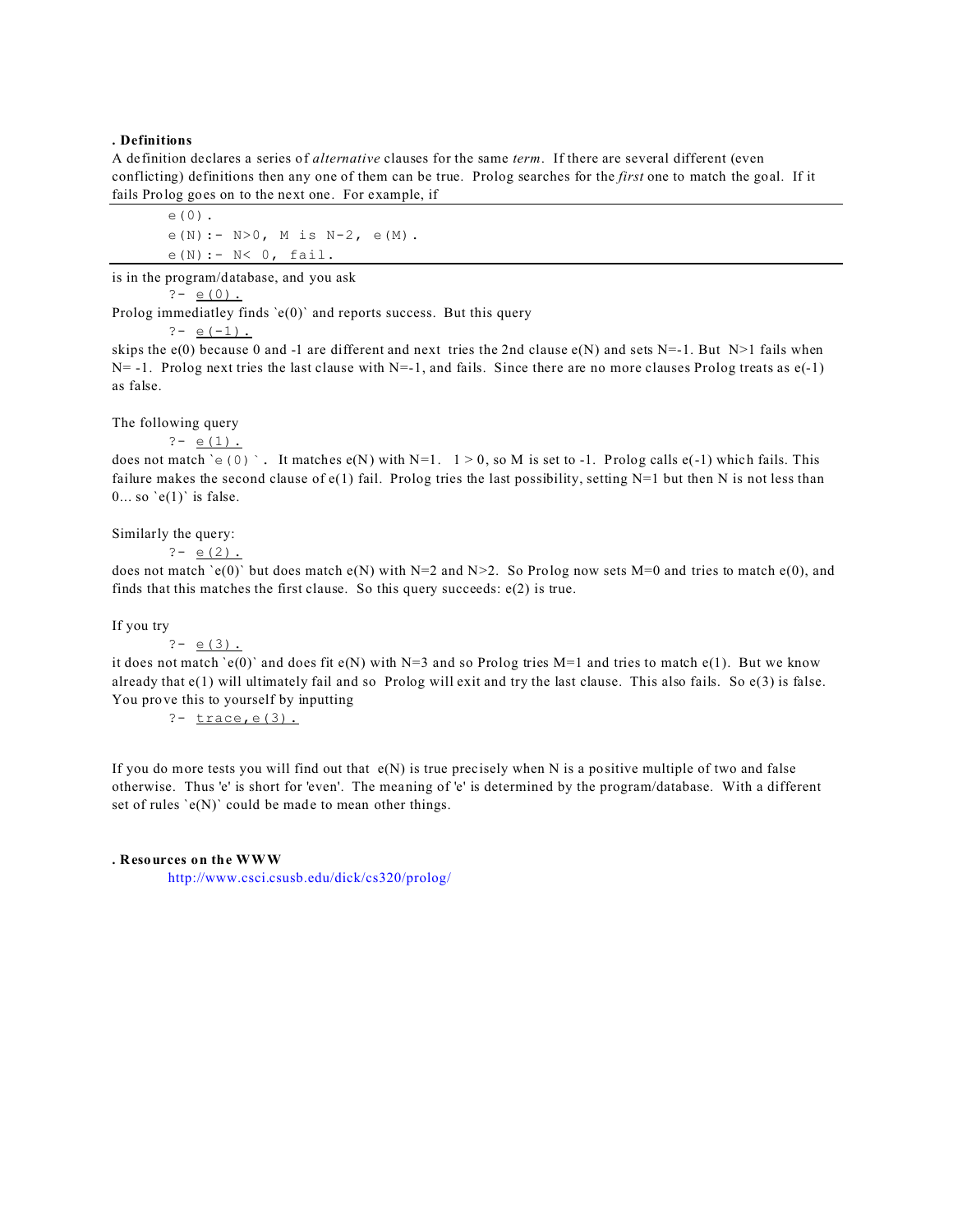## **. Punctuation**

- **.** End of clause/query
- **:-** if
- **,** and then(also in list)
- **;** or else

#### **. Predefined Operators**

 $+$  A  $-$  A  $+$  B A  $+$  B  $A - B A / B$  A mod B abs, acos, asin, atan, ceil, cos, cputime, e, exp, float, float\_fractional\_part, float\_integer\_part, floor, integer, log, log10, max, min, random, rem, round, truncate, pi, sign, sin, sqrt, tan, xor.

## **. Predefined Relations**

**Equality**: E1=E1 if they can be unified, E1\==E2 if they can't. **Evaluation:** V is E::= evaluate E and unify value with V. **Arithmetic** comparison evaluate both arguments and compare:  $\langle \langle , \rangle_1 \rangle = \langle , = \rangle = \langle , = \rangle = \langle , \rangle_1 = \langle , \rangle_1 = \langle , \rangle_2$ **Lexicographic** comparison:  $@<sub>1</sub> @>$ , ...

#### **. Predicates**

 $atom(X):='True if X is an atom'.$ atom length $(A, N)$  ::=`N is length of atom A`.  $\overline{\text{atomic}}(X)$ ='Type check for primitive'. compound(X)::=`Test for compound term`. fail::=`Always false`.  $ground(T)$ ::  $\bar{y}$  has no free variables  $\bar{y}$ . number(X)::= `Type check for integer or float`. string(X)::= `Type check for string`. true::=`Succeed`.  $var(X)$ ::=`Type check for unbound variable`.

#### **. List Operations**

append(L1, L2, L3) ::= `Concatenating L1, L2 gives L3`. findall(X,G,L)= $\iota$ L is List of all the X that solve G $\iota$ . forall(G1,G2)::=`For each solution of G1 prove G2`.  $last(E,L)::=\E E$  is last element of a list L'. length(L,N)::=`N is length of a list  $L$ `. maplist(P, L1, L2) ::= Apply P to pairs in L1 and L2 $\cdot$ . member(E, L)::= `E is a member of a list L`. nth0(I, L, E)::= `I-th element of L equals E, start at  $0$  `. nth1(I, L, E)::= `I-th element of L equals  $E$  . select(L1, E, L2)::= `E is in L1 and L2 is rest of L1`. setof(X, G, L)= $\iota$  is a sorted list without duplicates of all X that solve G $\iota$ . sort(L1,L2)::=`Sort L1 giving L2`.

#### **. Atoms**

name $(A, L)$ ::=`atom A matches list L in ASCII `. concat(A1,A2,A3)::=`Append two atoms`.

## **. Strings**

atom char(C,A)::=`atom C is ASCII A`. atom  $chars(A,L)::=\text{atom A}$  is list L of ASCII $\cdot$ . string\_length(X,N)::=`Determine length of a string`. string to atom(S,A)::=`Convert string S to atom A`. string\_to\_list(S,L)=`Convert: string and list of ASCII`.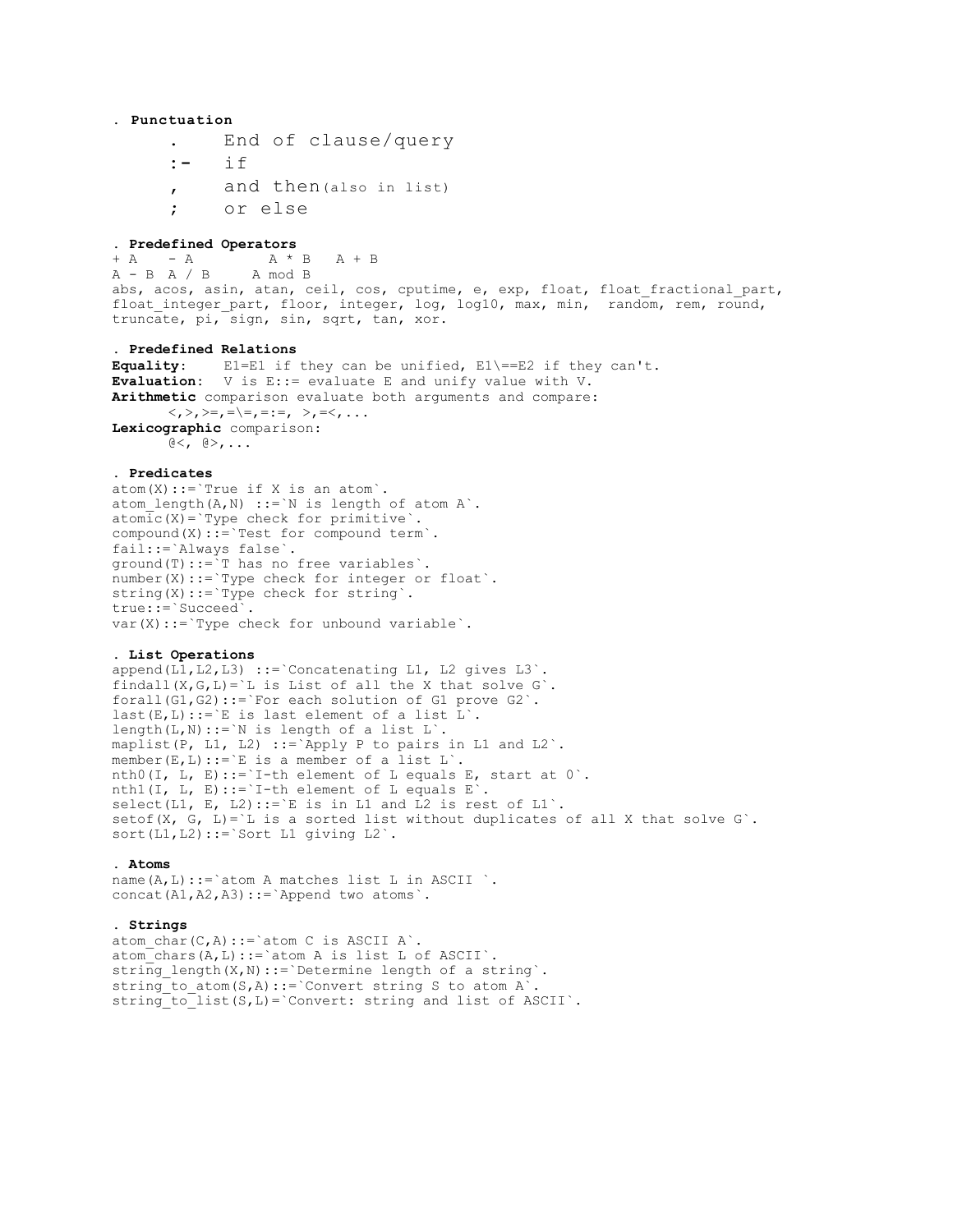#### **. Database Operations**

 $abolids(h(F,N) ::= `Remove the definition of F with N arguments`$ . assert(P)::=`Add clause P to the database`. clause(H, T)::=`find next clause to match H:-T.`. consult('F')::=`Read and compile source code file F`. ed::=`Edit last edited predicate`. ed(P)::=`Edit a predicate`. listing::=`List program`. listing(F)::=`List predicate F`. retract(P)::=`Match & Remove clause `. **. Save Database** tell('*filename* '), listing, told.

#### **. System**

abort::=`Abort execution, return to top level`. apropos(word)::=`Show related predicates`. halt::=`Exit from Prolog`. halt(N)::= `Exit from Prolog with status N`. help::=`Give help on help`.  $help(X):='Give help on X'.$ ls::=`list current directory'. op(Symbol, Form, Priority)::=`Declare an operator`. statistics::=`Display various stats`. shell::=`Execute interactive subshell`. shell(Command)::=`Execute OS command`. time(G)::=`Determine time needed to execute G`. trace::=`Start the tracer`.

#### **. Input and Output**

get(X)=`Read first non-blank character`. get0(X) =`Read next character`. nl::=`print a newline`. print(X)::=`Print term X`. put(C)::=`Write character C`. read(Term)::=`read next term(with period) on input and unify with Term`. see(File)::=`Change the current input stream`. seeing(X)::= `Unify X with the current input stream`. seen::=`Close the current input`. skip(C)::=`Skip to character C in current input`. tab(N) ::=`Output N spaces`. tell(File)::=`Change current output stream`. telling(X) ::= `X is the current output stream`. told::=`Close current output`. write(Term)::=`Write Term`. write ln(Term)::=`Write term, followed by a newline`.

#### **. Logic and Control**

V is E::= evaluate E and unify value with X. E=..  $[F|A]$  ::= `E has form  $F(A)$  `. -- constructs/analyze functorial forms. once(P)::=`don't redo P`. ! ::= `cut off all backtracking here`. -- remove choice points.  $P$ ,  $Q$ : := P and then Q.  $P$ ; $Q$ ::= P or else Q.  $P\rightarrow Q$ ::= `If P then Q`, Safer to be explicit: (not(P); Q). not(P)::=`try P. True if P fails, else false`. repeat::=`Succeed, with infinite backtracks`.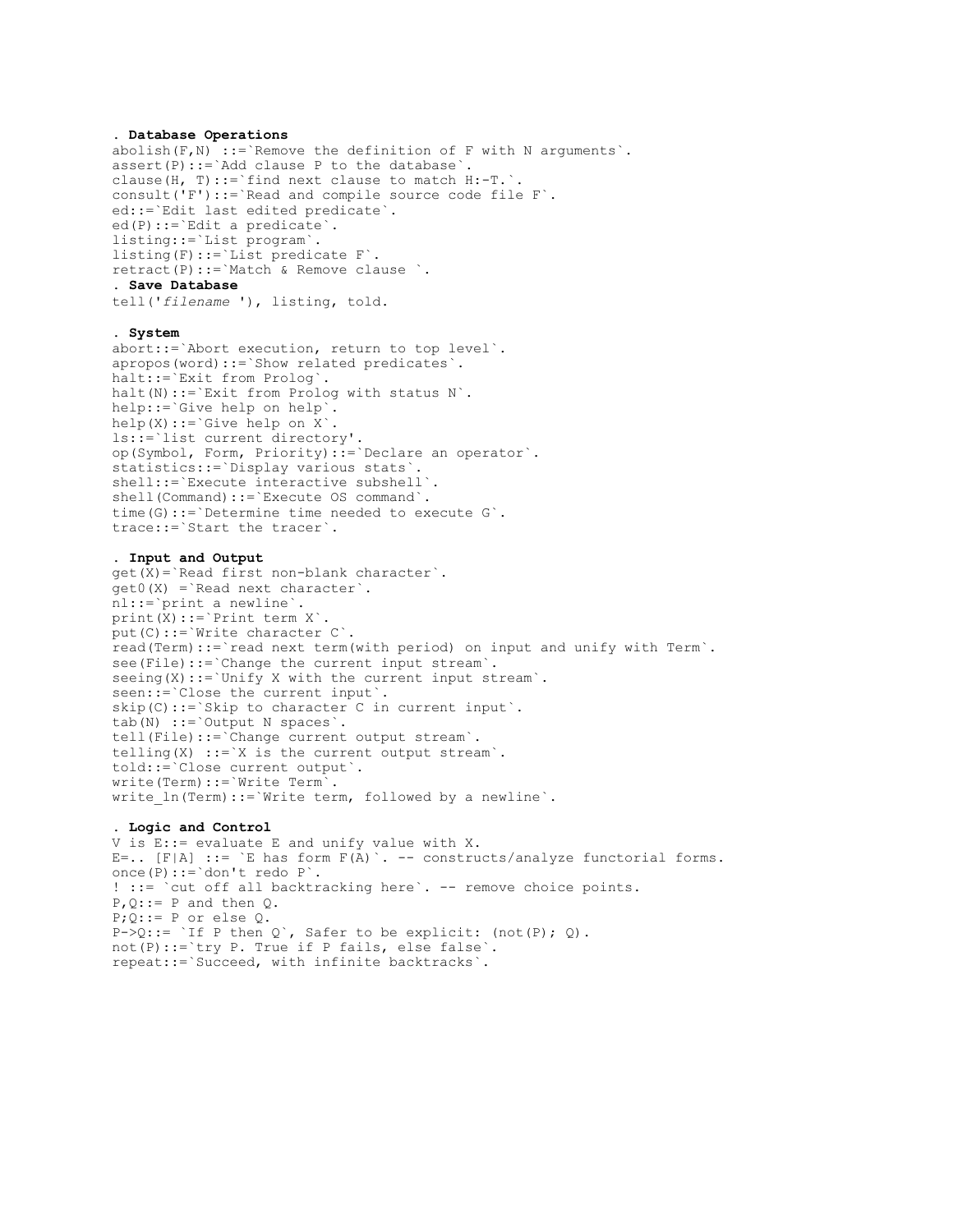#### **CS320 Examples for Prolog laboratory**

Over the page is the beginning of a unusual detective story that stars Sherlock Homes and Babbage's Analytical Engine. Read the story and then try to match up the Prolog code below to the facts that Sherlock Homes has noted in the story.

```
% In Elementary Pascal, Ledgard & Singer have Sherlock Holmes program
% the Analytical Engine to confirm the identity of the murderer of
% a well known art dealer at the Metropolitan Club in London.
% The murderer can be deduced from the following apparently trivial
% clues.
murderer(X):-hair(X,brown). % the murderer had brown hair
attire(mr_holman, ring). % mr_holman had a ring
attire(mr_pope, watch). % mr_pope had a watch.
% If sir raymond had tattered cuffs
 % then mr woodley wore the pincenez spectacles
  % and vice versa
attire(mr_woodley,pincenez):-attire(sir_raymond,tattered_cuffs).
attire(sir_raymond,pincenez):-attire(mr_woodley,tattered_cuffs).
 % A person has tattered cuffs if they were in room 16.
attire(X,tattered cuffs):-room(X,16).
hair(X,black):-room(X,14). % A person has black hair if they were in room 14.
hair(X, grey): - room(X, 12).
hair(X,brown):-attire(X,pincenez).
hair(X, red):-attire(X, tattered cuffs).
room(mr_holman, 12). % mr_holman was in room 12
room(sir_raymond,10).
room(mr_woodley,16).
room(X,14):-attice(X, watch).
```
In the Prolog lab you will be able to download and test the above program.